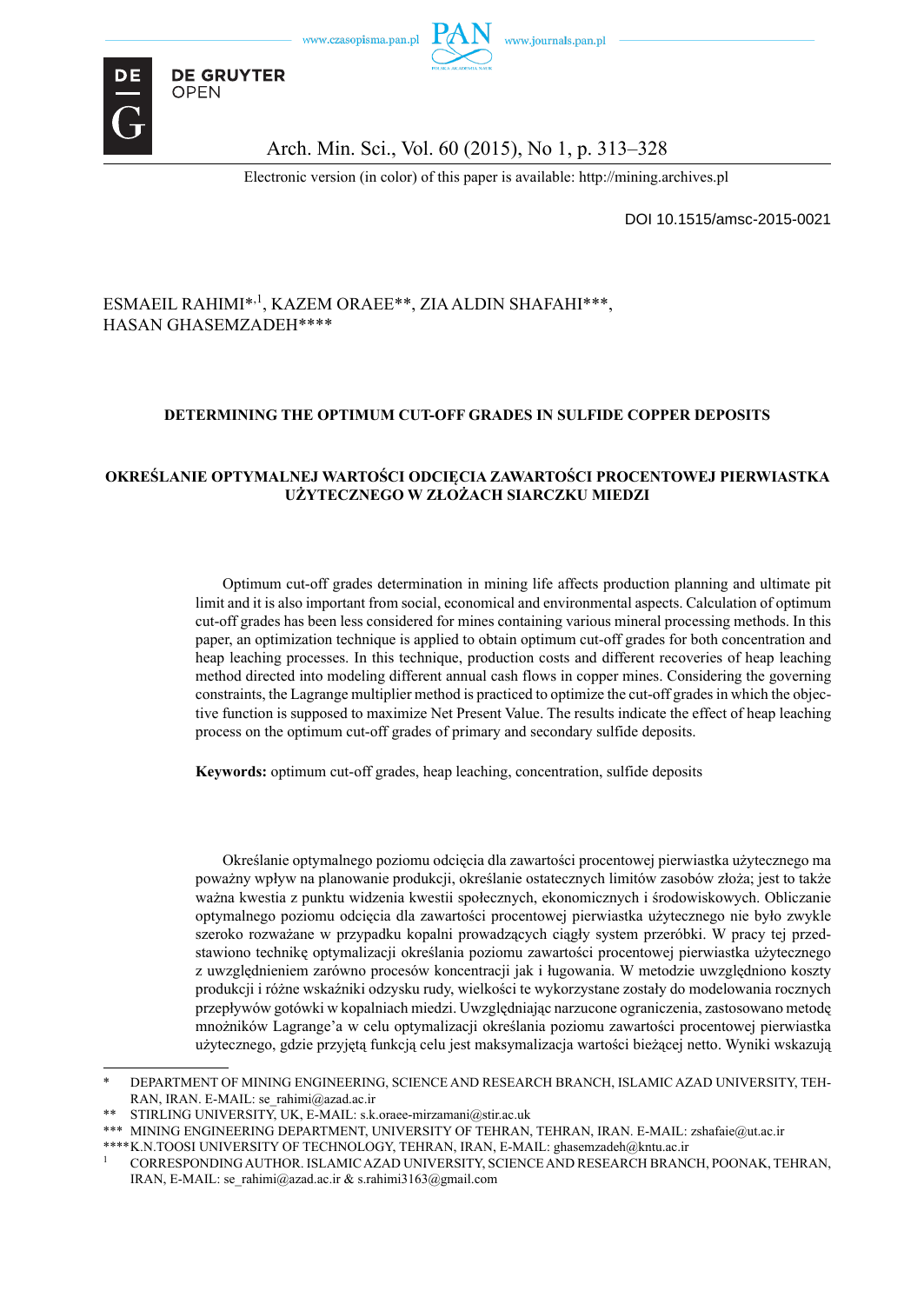

wpływ procesów ługowania na zawartość procentową pierwiastka użytecznego w rudzie pochodzącej z pierwotnych lub wtórnych złóż siarczku miedzi.

**Słowa kluczowe:** określanie optymalnego poziomu odcięcia dla zawartości pierwiastka użytecznego w rudzie, ługowanie, koncentracja, złoża siarczku miedzi

## **1. Introduction**

Lane was among the first pioneers who tried to determine the optimum cut-off grades (Lane, 1964). He reconsidered optimal cut-off grades in correspondence with opportunity costs being oriented to maximize Net Present Value (Lane, 1988). Moreover, in regard to aforementioned methodology, having applied an iterative algorithm, he measured optimum mining cut-off grades. The algorithm proposed by Lane almost was one of the complete models with regard to optimum cut-off grades determination. However, one of the deficits of his methods is contemplating only the concentration processing method which couldn't consider hydrometallurgical methods.

Lane defined Net Present Value maximization as the objective function. NPV maximization is not the only objective of the cut-off grades determination and other target function can be used as Internal Rate of Return (Rendu, 2009) and Output Rates (Khodayari et al., 2012,).

Ever since, there has been countless efforts to determination of optimum cut-off grades which mostly focused on facilitating and developing optimum cut-off grads calculation methods (Asad, 2007; Johnson et al., 2011; Rashidinejad et al., 2008b). In the other hand, mineral processing methods play a key role in the optimum cut-off grades policy as the mining operation dominated by several processing methods. The works, which was done by Asad et al. (2011), Osanloo et al. (2008), Rashidinejad, et al. (2008a), Bascetin et al. (2007) and He, et al. (2009), completed the optimum cut-off grades determination model but, the effects of mineral processing methods were not considered on their models.

Some of the researchers have calculated optimum cut-off grades by several processing methods and multi metal deposits (Ataei et al., 2003; Davey, 1979). The cut-off grade between two processing methods is calculated by using a relation of recovery-grade. Utilizing mineral processing terminology, fixed tails limit is defined in order to determine mined materials destinations. Considering material destinations, the waste dump- Leach dump cut-off grade is a certain amount and no copper recovery is expected when the copper content is less than it (Davey, 1979). Obviously, this fixed grade couldn't lead to maximum NPV of mining operation. From another point of view, using grade- recovery relation needs more experimental works in regard to complexity of hydrometallurgical processes.

Osanloo, et al. (2003) employed equivalent grade factor to calculate optimum cut-off grades of multi metal deposits. To demonstrate the application, they considered a copper mine which involves copper and molybdenum minerals. The final copper and molybdenum products, extracted from copper concentrate. They didn't consider different methods of copper processing. As a whole, different mineral processing methods have been less considered in calculating optimum cut-off grades.

Different types of hydrometallurgical methods are remarkably practiced in mineral processing for the sake of their several advantages. Some of the characteristic of these methods are: low investment and operation costs (Dreisinger, 2006; Watling, 2006), environmentally friendly (Simpson et al., 1998; Wu et al., 2008; Rahimi et al., 2014), less sensitivity to grade variations and mineralogy (Dopson et al., 2003), capacity expansion (Rawlings et al., 2003), uncomplicated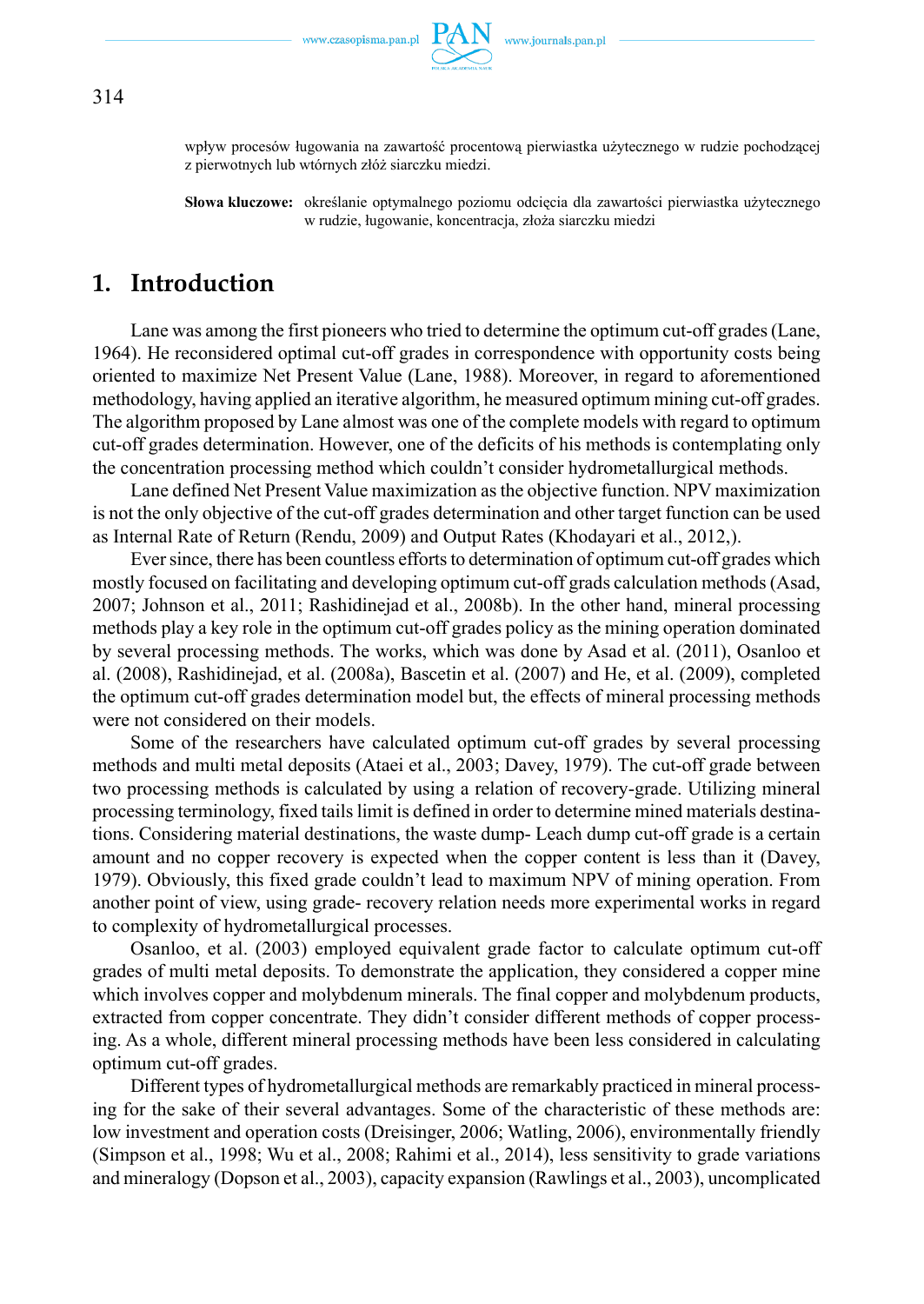

process (Watling, 2006), material reclamation (Wu et al., 2008) and advanced degree of natural liberation of the copper content (Habashi, 1999).

The general principle of copper hydrometallurgical methods includes a solvent which makes it possible to solve a valuable mineral from crushed ores (Davenport et al., 2002). In fact, choosing a suitable solvent and adjusting it with ore conditions and metal content should be considered (Habashi, 1999).

Heap leaching is one of the most high-ranking and applicable hydrometallurgical methods extracting copper from its ores which is mainly employed for any types of oxide ores and copper sulfides in industrial and semi- industrial ranges (Brierley et al., 2001; Renman et al., 2006; Sukla et al., 2009). It is very significant to fathom the mechanisms of heap leaching and also their influence on economy (Padilla et al., 2008). Hence, a number of experimental studies have been carried out (Bartlett, 1997; Bouffard et al., 2001; Dixon, 2000) because it is subjected into precisely choosing cut-off grades of copper mines.

The average grade of minerals sent to mineral processing plants has been remarkably decreased by extracting high grade ores. Furthermore, the conventional copper processing methods are technically more adjusted with high grade ores (Bartlett, 1997). So, it seems necessary to apply other methods to low grade ores processing. Different production capacities and economical parameters of such methods make the NPV of mines change (Rendu, 2008). As a result, it is significant to adopt a complete and optimum policy to determine cut-off grades in order to access the NPV maximization of these projects. In this study, an optimum cut-off grades modeling of heap leaching and concentration methods are presented and in the next step, a constrained optimization method is employed to compute the optimum cut-off grades by remarking different governing constraints.

# **2. Methodology**

The notable characteristics of hydrometallurgical methods are their huge variety and vast applications which sometimes are more noticeable than low operating costs of these methods. Consequently, these methods have been facilitated to apply in all parts of copper industries by these characteristics.

Heap leaching is recognized as one of the simplest applicable technologies with lowest costs of hydrometallurgical methods which practiced in copper industry so far. Since this method has specific benefits, it is often chosen by copper large mines owners for oxide and low grade sulfide ores treatment. In the other hand, the heap leaching method is recommended because the concentration method is less successful in copper oxide ores. For the sake of shorter payback period, the small mines owners think of this method for the first place. Designing and engineering of this method is mostly relied on the characteristics of input ores to the heap. As a matter of fact, simple changes of ore mineralogy can make general changes in nature of process. So, it is necessary to plan an extensive mineralogical and metallurgical tests program before selecting a mineral processing method and even before investment on mines exploitation.

One of the main concerns of heap leaching method is its low recovery in comparison to concentration method. Thus, this method is usually recommended for copper low grade ores treatment. From another point of view, the conventional concentration method does not achieve high recovery in low grade copper ores. Hence, in the studies, it is assumed that the average grade of heap leaching method is less than concentration method.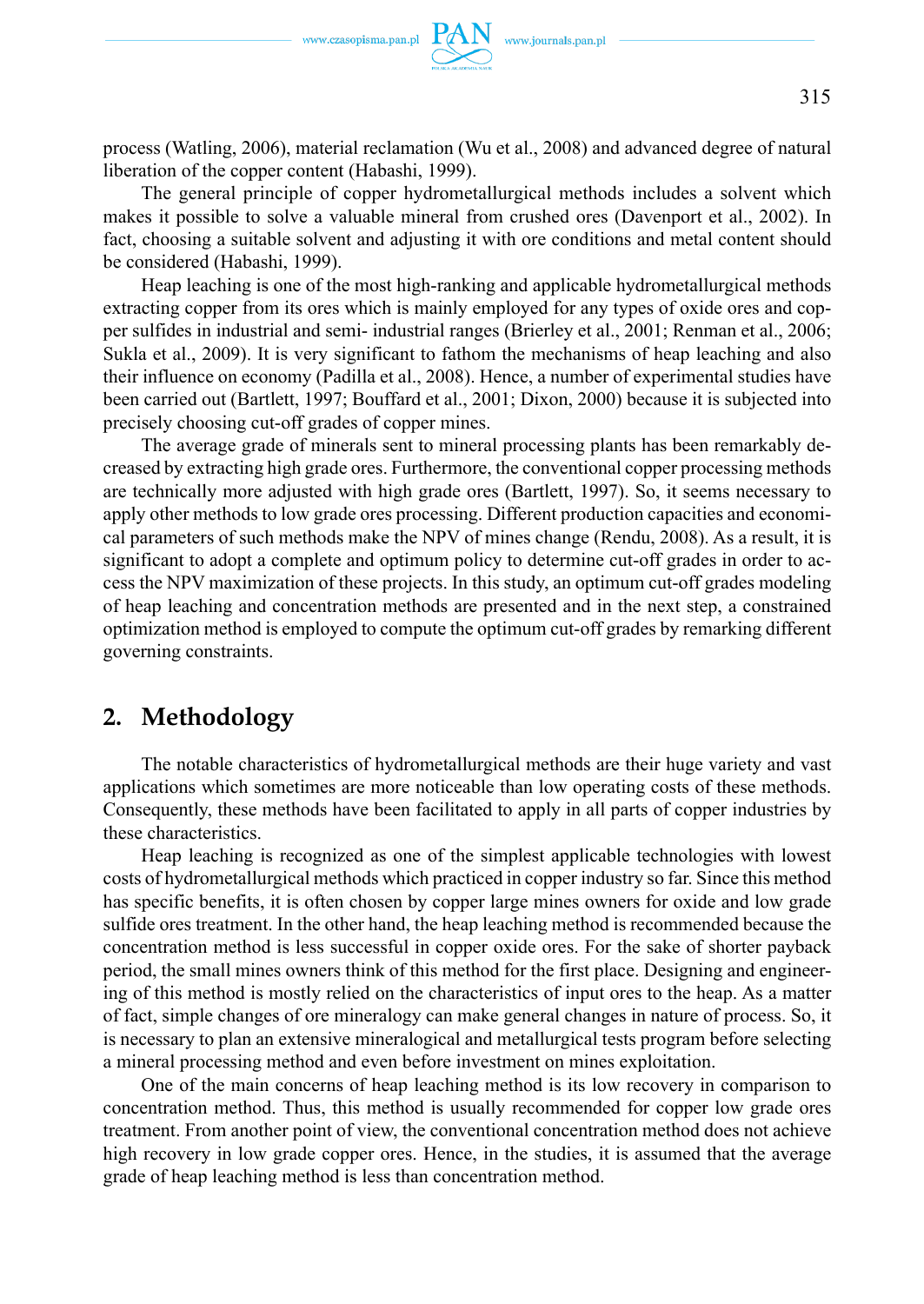Fig. 1 illustrates flowchart to determine various material destinations based on ore type and mineralogy. It can also be contemplated in order to optimum cut-off grades modeling.



Fig. 1. Flowchart for finding optimum cut-off grades and material mined destinations (CL: Chemical Leaching, BL: Bacteria Leaching, WRD: Waste Rock Dump)

The flowchart which is shown in Fig. 1, indicates a copper mine embracing primary and secondary<sup>1</sup> copper sulfide ores. As follows, there are some options to ascertain material destinations. In this case, to exactly determine optimum cut-off grades, an economical model with an objective function is required. In the current essay, the mined material destinations are assessed

<sup>&</sup>lt;sup>1</sup> Chalcopyrite (CuFeS<sub>2</sub>) is by far the biggest copper source. Chalcopyrite and Bornite (Cu<sub>5</sub>FeS<sub>4</sub>) is considered as the primary sulfide minerals which is generally treated by Pyrometallurgical methods (Davenport, et al., 2002). Chalcocite (Cu2S) and Covellite (CuS) are prevalent secondary sulfide minerals that are easily leached with sulfuric acid if an oxidant is present (Bartlett, 1992). Secondary copper sulfide minerals are also treated by pyrometalurgical methods.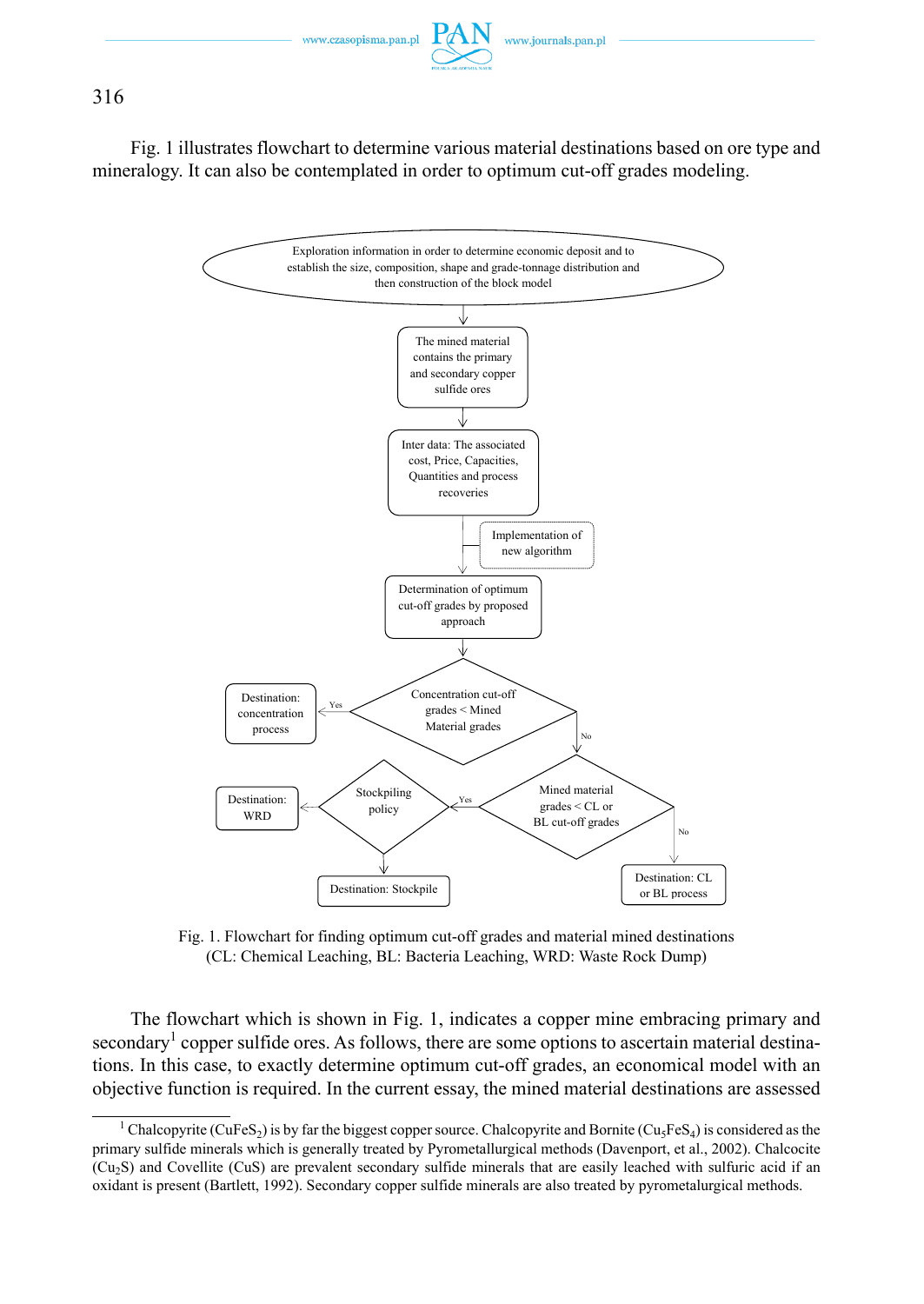and a model shall be provided to maximize the NPV of future cash flows. In this model, the Net Present Value can be calculated from expected future cash flows by using production and economical parameters. In the other hand, the model introduced for the primary and secondary copper sulfide ores is simply applicable for another copper processing methods including oxide heap leaching or copper sulfide concentration. This analytical model contains an optimization of multi-constraints and variables function. In addition, mine and plants production capacity limitations are considered for this model. The optimum amounts of variables are calculated through Lagrange multiplier constrained method in order to maximize the NPV.

# **3. Model construction**

Calculating maximum net present value needs annual cash flows modeling based on mine conditions. It is essential to determine average ore grades and total ore tonnage sent to different mineral processing plants in order to model annual cash flows. Although average grades calculation needs grade-tonnage distribution, the completed model includes opportunity costs and other economical parameters. To complete the model, limitations of the mine and plants capacities are considered. Table 1, describes the parameters practiced in the model.

TABLE 1

| <b>Parameters</b>                           | <b>Notation</b>     | Unit                     | <b>Parameters</b>                                        | <b>Notation</b>     | Unit                 |
|---------------------------------------------|---------------------|--------------------------|----------------------------------------------------------|---------------------|----------------------|
|                                             | $\mathbf{2}$        | 3                        | 4                                                        | 5                   | 6                    |
| The length of production<br>period          | T                   | year                     | Average grade of material sent<br>to concentration plant | $\overline{a}_C$    | $\frac{0}{0}$        |
| Discount Rate                               | $\partial$          | $\frac{0}{0}$            | Average grade of material sent<br>to heap                | $\overline{a}_H$    | $\frac{0}{0}$        |
| Concentrated Ore                            | $\sigma_c$          | Ton                      | Pyrometallurgical refined<br>material                    | $\sigma_{\rm s}$    | $T_p$                |
| Year indicator                              | i                   | $\overline{\phantom{0}}$ | Concentration recovery                                   | $\eta_C$            | $\frac{0}{0}$        |
| Maximum Ore Grade                           | G                   | $\frac{0}{0}$            | Smelting and electrorefining<br>recovery                 | $\eta_S$            | $\frac{0}{0}$        |
| Concentration <sup>*</sup> Cut-off<br>grade | $g^c$               | $\frac{0}{0}$            | Pyrometallurgical refining<br>Capacity                   | $Cap_{\mathcal{S}}$ | $T_p$ /Year          |
| Material tonnage                            | q                   | Ton                      | Hydrometallurgical refined<br>materials                  | $\sigma_X$          | $T_p$                |
| Grade category indicator                    | ζ                   |                          | Heap leaching recovery                                   | $\eta_H$            | $\frac{0}{0}$        |
| <b>Concentration Capacity</b>               | $Cap_{\mathcal{C}}$ | $T_0$ /Year              | Solvent Extraction and<br>electrowinning recovery        | $\eta_X$            | $\frac{0}{0}$        |
| Leached Ore                                 | $\sigma_H$          | $T_{o}$                  | Hydrometallurgical refining<br>Capacity                  | $Cap_{\mathcal{X}}$ | $T_p$ /Year          |
| Heap leaching Cut-off<br>Grade              | $g^h$               | $\frac{0}{0}$            | Commodity price                                          | $\overline{P}$      | $\sqrt{\frac{F}{p}}$ |
| Heap leaching Capacity                      | $Cap_{\mathcal{H}}$ | $T_o$ /Year              | Smelting and electrorefining cost                        | S                   | $\sqrt{$T_{p}$}$     |

Exercised parameters for model construction and their units

<sup>\*</sup> Concentration cut-off grades are also named in some references as Milling Cut-off grades.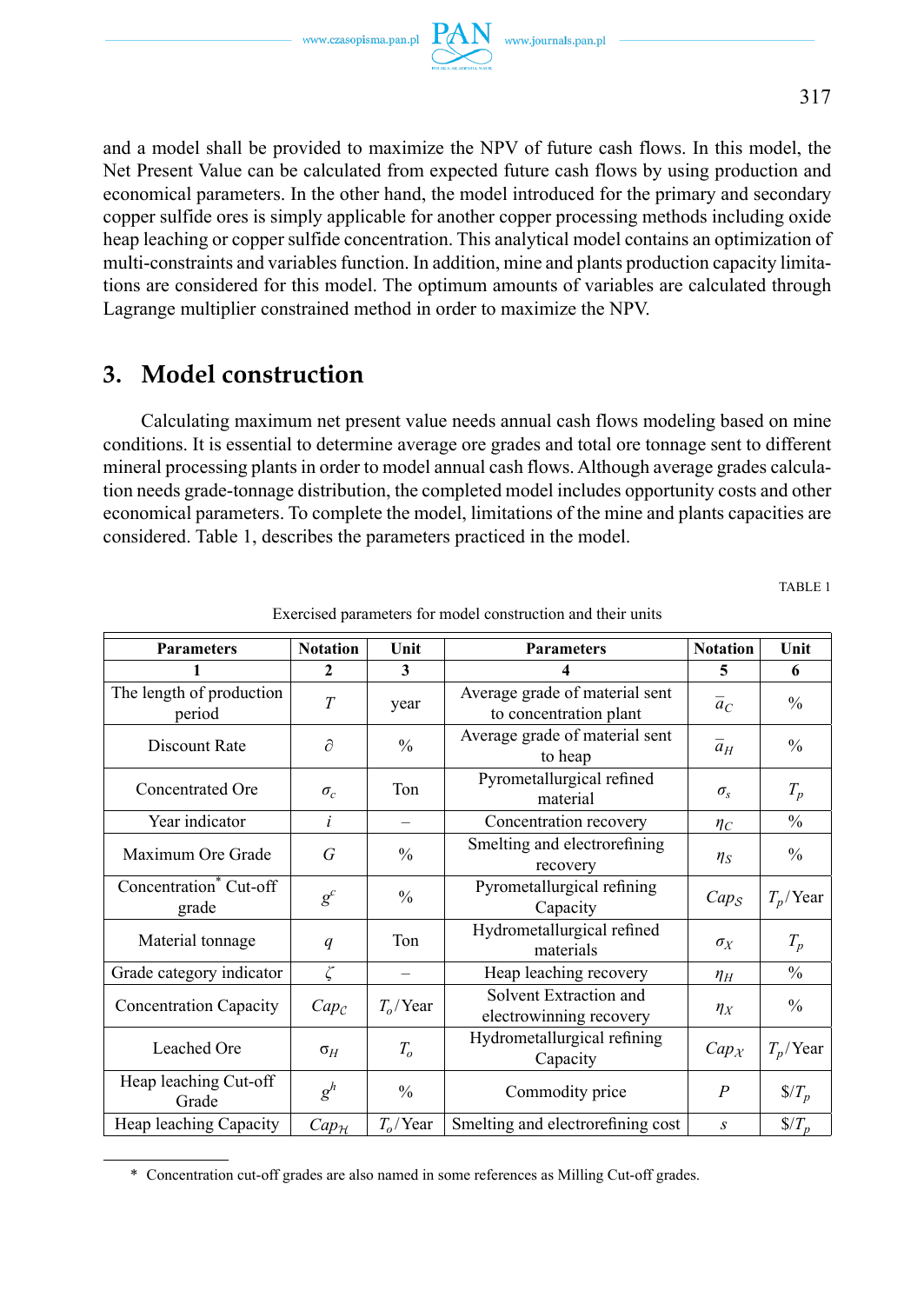

| Material mined   | $\sigma_E$          | Tons            | Solvent Extraction and<br>electrowinning cost | $\sqrt{2}$      |
|------------------|---------------------|-----------------|-----------------------------------------------|-----------------|
| Dumped materials | $\gamma(W, S)$      | Tons            | Concentrating cost                            | $\sqrt{2}$      |
| Mining capacity  | $Cap_{\mathcal{E}}$ | Ton/Year        | Heap leaching cost                            | $\sqrt{L}$      |
| Fixed cost       |                     | $\sqrt[6]{T_m}$ | Mining cost                                   | $\sqrt[6]{T_m}$ |

 $T_p$ : Ton of product,  $T_o$ : Ton of ore,  $T_m$ : Ton of material, *W*: Waste dump, *S*: Stockpile

The overall NPV is obtained from the equation below in copper mines as continuous series of cash flow.

$$
NPV = \int_{t_o}^{T_{life}} Cash \, Flow \cdot e^{-\partial t} \, dt \tag{1}
$$

That  $t<sub>o</sub>$  is the time of operation beginning. The tonnage of annual extracted materials is calculated by the following relation along with grade – tonnage curve.

$$
\sigma_{E_i}(g) = \int_{g_i^h}^{g_i} q_i(g) dg + \int_{g_i^c}^{G} q_i(g) dg + \gamma_i(W, S) \leq Cap_{\varepsilon}
$$
 (2)

*g* is the grade indicator. Sometimes, the net present value can be in the discrete time approximation form with grade-tonnage table which is indicated in equation 3.

$$
\sigma_{Ei}(g) = \left(\frac{g_{up}^{\zeta(g^{c})} - g^{c}}{g_{up}^{\zeta(g^{c})} - g_{down}^{\zeta(g^{c})}}\right) \times q_{i}^{\zeta(g^{c})} + \sum_{\zeta = \zeta_{g}c+1}^{\zeta_{G}} q_{i}^{\zeta} + \sum_{\zeta = \zeta_{g}h+1}^{\zeta = \zeta_{g}c-1} q_{i}^{\zeta}
$$
\n
$$
+ \left(\frac{g_{up}^{\zeta(g^{h})} - g^{h}}{g_{up}^{\zeta(g^{h})} - g_{down}^{\zeta(g^{h})}}\right) \times q_{i}^{\zeta(g^{h})} + \left(\frac{g^{c} - g_{down}^{\zeta(g^{c})}}{g_{up}^{\zeta(g^{c})} - g_{down}^{\zeta(g^{c})}}\right) \times q_{i}^{\zeta(g^{c})} + \gamma_{i}(W, S) \tag{3}
$$
\n
$$
= \sum_{\zeta = \alpha_{g}h+1}^{\zeta_{G}} q_{i}^{\zeta} + \left(\frac{g_{up}^{\zeta(g^{h})} - g^{h}}{g_{up}^{\zeta(g^{h})} - g_{down}^{\zeta(g^{h})}}\right) \times q_{i}^{\zeta(g^{h})} + \gamma_{i}(W, S) \le Cap_{\varepsilon}
$$

*gup* and *gdown* show respectively the upper and lower limit of the grade category in grade- tonnage table.

The amounts of annual marketable products from concentration and heap leaching methods are calculated by the following relations.

$$
\sigma_{Si}(g) = \eta_C \eta_S \int_{g^c}^{G} g \times q_i(g) dg \text{ and } \sigma_{Xi}(g) = \eta_H \eta_X \int_{g^h}^{g^c} g \times q_i(g) dg
$$
 (4)

That in relation 4:

$$
\sigma_{Si}(g) \leq Cap_{\mathcal{S}}, \ \sigma_{Xi}(g) \leq Cap_{\mathcal{X}}
$$
 (5)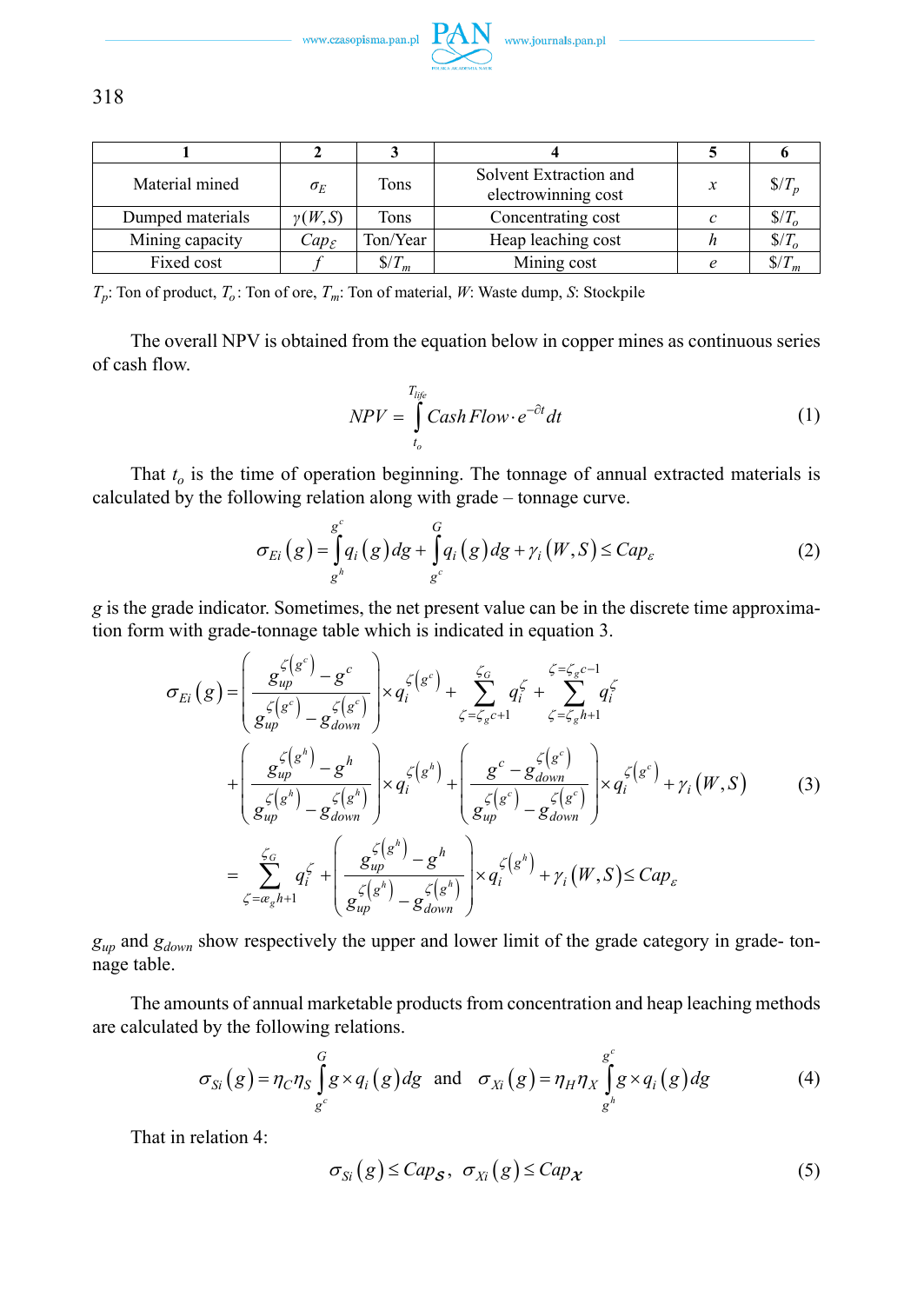In these relations, the Pyrometalurgical process recovery is calculated through the recoveries of flotation, smelting and refinery processes. In addition, leaching recovery is obtained from heap, Solvent Extraction (SX) and Electrowinning (EW) recoveries. In the other hand, the average grades of material sent to leaching and concentration plant can be obtained from relation 6.

$$
\overline{a}_C(g) = \frac{\int_{g^c}^G g \times q_i(g) dg}{\int_{g^c}^G q_i(g) dg} \quad \text{and} \quad \overline{a}_H(g) = \frac{\int_{g^h}^{g^c} g \times q_i(g) dg}{\int_{g^h}^{g^c} q_i(g) dg} \tag{6}
$$

And in the form of discrete time approximation with grade-tonnage table:

$$
\overline{a}_C(g) = \frac{1}{2} \left[ \left( \frac{g_{up}^{\zeta(g^c)}}{g_{up}^{\zeta(g^c)}} - \left(g^c\right)^2 \right) \times q_i^{\zeta(g^c)} + \sum_{\zeta = \zeta_g c+1}^{\zeta_g} \left( g_{up}^{\zeta} + g_{down}^{\zeta} \right) q_i^{\zeta} \right]
$$
(7)

and

$$
\overline{a}_{H}(g) = \frac{1}{2} \begin{bmatrix} \left( \frac{g_{up}^{\zeta(g^{h})}}{g_{up}^{\zeta(g^{h})} - g_{down}^{\zeta(g^{h})}} \right) \times q_{i}^{\zeta(g^{h})} + \\ \frac{g_{up}^{\zeta(g^{h})} - g_{down}^{\zeta(g^{h})}}{g_{up}^{\zeta(g^{h})} - g_{down}^{\zeta(g^{h})}} \end{bmatrix} \times q_{i}^{\zeta(g^{h})} + \left( \frac{\left( g^{c} \right)^{2} - g_{down}^{\zeta(g^{c})}}{g_{up}^{\zeta(g^{c})} - g_{down}^{\zeta(g^{c})}} \right) q_{i}^{\zeta(g^{c})} \end{bmatrix}
$$
\n(8)

Finally, the copper price, costs and the relations 2, 4, 6 are added to the relation 1 and then with considering grade-tonnage curve, the overall NPV of continues series of cash flows is obtained as equation 9:

$$
NPV = \max \left\{\begin{bmatrix} T_{life} & G \\ \int_{i=t_o}^{t} & g - g^c \\ \int_{i=t_o}^{t} & g - g^c \end{bmatrix} (P_i - x_i) \eta_f \eta_X \cdot g \cdot q_i(g) \cdot e^{-\partial i} dg di + \int_{i=t_o}^{t} & \int_{g - g}^{t} (P_i - x_i) \eta_H \eta_X \cdot g \cdot q_i(g) \cdot e^{-\partial i} dg di - \int_{i=t_o}^{t} & \int_{g + g}^{t} h_i \cdot q_i(g) \cdot e^{-\partial i} dg di - \int_{i=t_o}^{t} & \int_{g + g}^{t} h_i \cdot q_i(g) \cdot e^{-\partial i} dg di - \int_{i=t_o}^{t} & \int_{g - g}^{t} h_i \cdot q_i(g) \cdot e^{-\partial i} dg di - \int_{i=t_o}^{t} & \int_{g - g}^{t} e_i \cdot q_i(g) \cdot e^{-\partial i} dg di - \int_{i=t_o}^{t} & \int_{g - g}^{t} e_i \cdot q_i(g) \cdot e^{-\partial i} dg di - \int_{i=t_o}^{t} & \int_{g - g}^{t} e_i \gamma_i(W, S) \cdot e^{-\partial i} di - \int_{i=t_o}^{t} & \int_{g - g}^{t} (f_i + \partial \cdot NPV_i) \cdot e^{-\partial i} di \end{bmatrix}\right\}
$$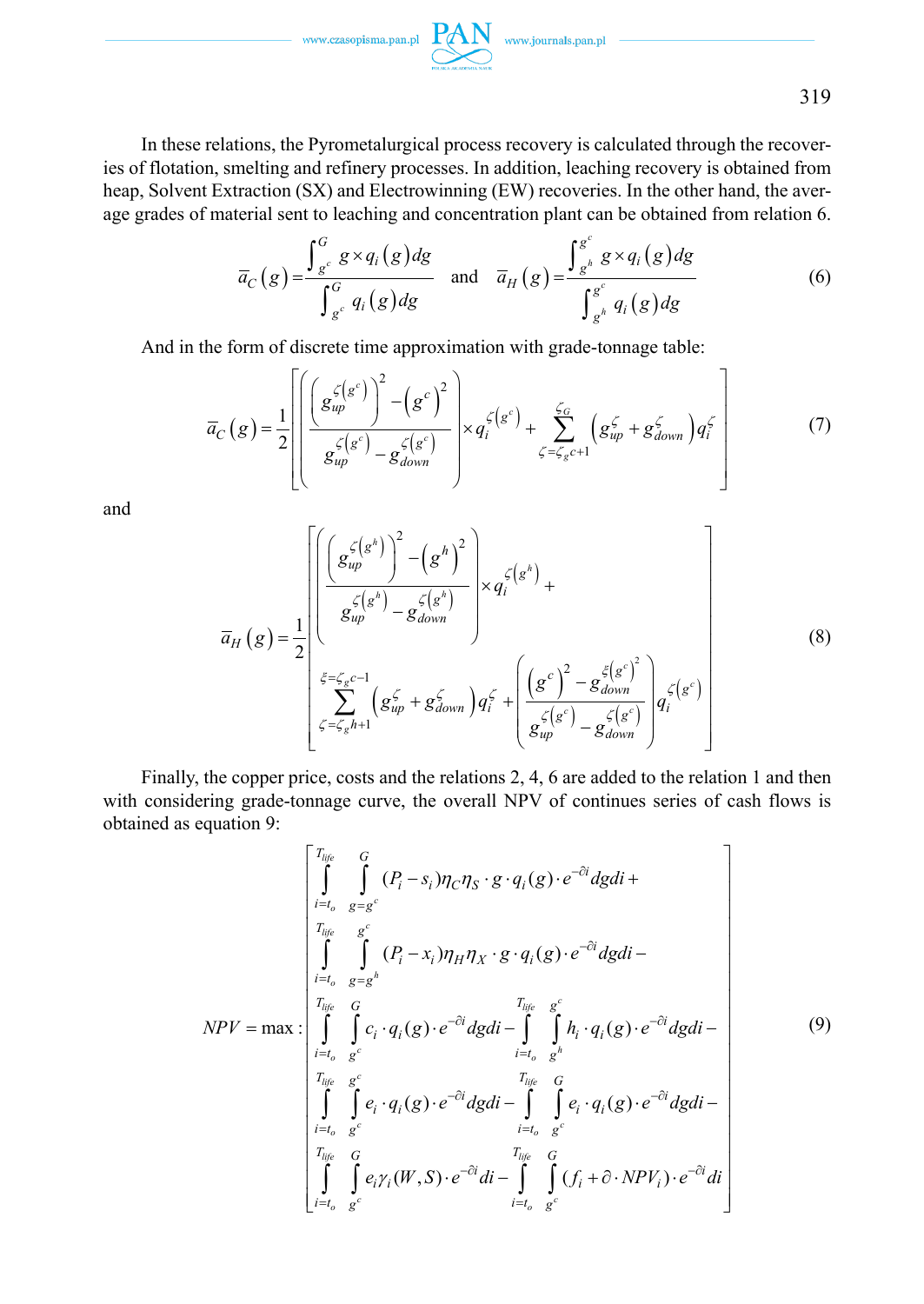320

Hence, sum of the discounted yearly cash flows made during mining life should be calculated in order to maximize the overall NPV. This maximization process is done by Lagrange multiplier method.

The lagrangian function is written as:

$$
\mathcal{L} = (g^h, g^c, \lambda) = \int_{g=g^c}^G (P_i - s_i) \eta_C \eta_S \cdot g \cdot q_i(g) dg +
$$
  
\n
$$
\int_{g=g^h}^{g^c} (P_i - x_i) \eta_H \eta_X \cdot g \cdot q_i(g) dg - \int_{g=g^c}^G c_i \cdot q_i(g) dg - \int_{g=g^h}^{g^c} h_i \cdot q_i(g) dg -
$$
  
\n
$$
\left( \int_{g=g^h}^{g^c} e_i \cdot q_i(g) dg + \int_{g=g^c}^G e_i \cdot q_i(g) dg + e_i \gamma_i(W, S) \right) -
$$
  
\n
$$
(f_i + \partial \cdot NPV_i) \cdot T + \sum_{k=1}^m \ddot{e}_k T_{k(g)}
$$
\n(10)

Where,  $\lambda$  is as lagrangian multiplier,  $\mathcal{L}$ : Lagrangian indicator, *m*: the number of constraint, *k*: The constraint number indicator. In the cash flow lagrangian function, the length of production period (Mining, concentration, heap, SX and EW, Smelting and electrorefining) is shown by T. Remarking the limiting of the capacity of an individual stage in the annual Cash Flows is resulted into limiting cut-off grades. In this method, five different limitations are defined. 1 – Mining production capacity due to limitation of hauling and loading equipment, drilling and blasting, mine design, dewatering and, etc. 2 – Production capacity of concentration plant due to limitation of grinding and milling capacities, flotation cells capacity, thickener capacity, tailing dam and, etc. 3 – Smelting, refinery and marketing limitations due to limitation of dryer capacity, furnaces, casting wheel capacity, electrolyzes cells capacity, Acid plant capacity and Electrostatic Precipitator (ESP), and etc.  $4 -$  Heap capacity due to limitation of hauling and loading equipment, bacterial culture limitation, heap stability, Ionic Liquid Solution (ILS), Pregnant Liquid Solution (PLS) and raffinate ponds capacities and, etc.  $5 - SX$  and EW capacities limitation, marketing limitations due to limitation of agitator capacity, settlers, extractor, Flotation cells, EW cells, power consumption and, etc. The Times "*T*" is controlled by the mining rate and plants production capacity.

Based on the described limitations and using lagrangian method, limiting cut-off grades is obtained according to the following relations.

Likewise, if mine throughput is the governing limitation, the optimum cut-off grade is indicated as relation 11.

$$
Exploitation\ limitation: \begin{cases} g_E^h = \frac{h_i}{\eta_H \eta_X (P_i - x_i)} \\ g_E^c = \frac{c_i - h_i}{(P_i - s_i)\eta_C \eta_S - \eta_H \eta_X (P_i - x_i)} \end{cases} \tag{11}
$$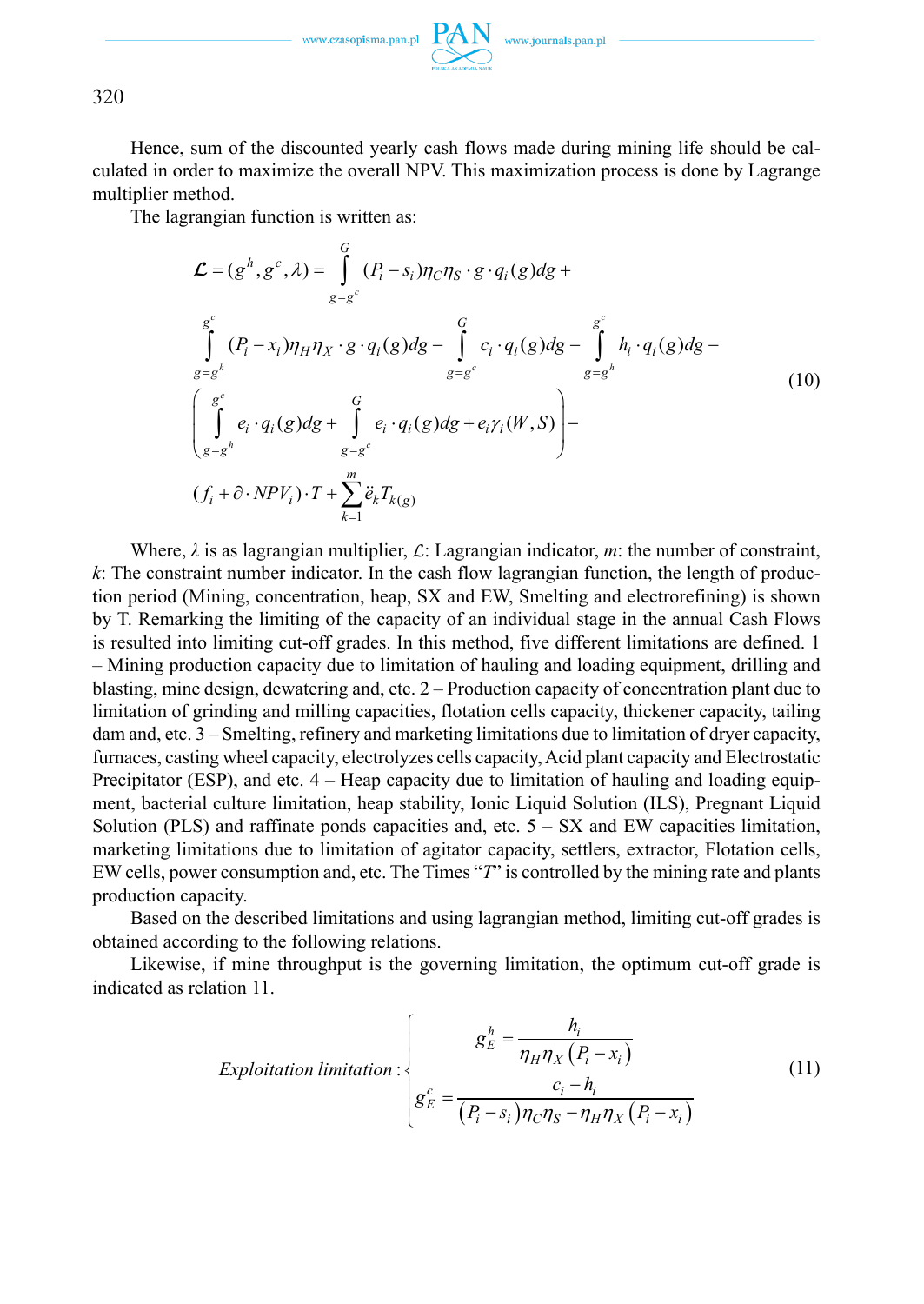$\text{www.czasopisma.pan.pl}\ \ \underbrace{\text{PAN}}_{\text{www.journals.pan.pl}}$ 

321

Then, if heap capacity is the limiting factor, the optimum cut-off grade is indicated as below:

$$
Heap : \begin{cases} g_H^h = \frac{\partial \cdot NPV_i + Cap_{\mathcal{H}} h_i + f_i}{Cap_{\mathcal{H}} \eta_H \eta_X (P_i - x_i)} \\ g_H^c = \frac{(c_i - h_i) Cap_{\mathcal{H}} - f_i - \partial \cdot NPV_i}{((P_i - s_i)\eta_C \eta_S - \eta_H \eta_X (P_i - x_i)) Cap_{\mathcal{H}}} \end{cases}
$$
(12)

If SX, EW plants and marketing outputs are the limiting factors, the optimum cut-off grade is obtained as below:

\n
$$
\text{solvent extraction}
$$
\n

\n\n $\text{electrowinning}$ \n

\n\n $\text{valivity}$ \n

\n\n $\text{varketing}$ \n

\n\n $\text{varketing}$ \n

\n\n $\text{varketing}$ \n

\n\n $\text{varketing}$ \n

\n\n $\text{varketing}$ \n

\n\n $\text{varkting}$ \n

\n\n $\text{varkting}$ \n

\n\n $\text{varkting}$ \n

\n\n $\text{varkting}$ \n

\n\n $\text{varkting}$ \n

\n\n $\text{varkting}$ \n

\n\n $\text{varkting}$ \n

\n\n $\text{varkting}$ \n

\n\n $\text{varkting}$ \n

\n\n $\text{varkting}$ \n

\n\n $\text{varkting}$ \n

\n\n $\text{varkting}$ \n

\n\n $\text{varkting}$ \n

\n\n $\text{varkting}$ \n

\n\n $\text{varkting}$ \n

\n\n $\text{varkting}$ \n

\n\n $\text{varkting}$ \n

\n\n $\text{varkting}$ \n

\n\n $\text{varkting}$ \n

\n\n $\text{varkting}$ \n

\n\n $\text{varkting}$ \n

\n\n $\text{varkting}$ \n

\n\n $\text{varkting}$ \n

\n\n $\text{varkting}$ \n

\n\n $\text{varkting}$ \n

\n\n $\text{varkting}$ \n

\n\n $\text{varkting}$ \n

\n\n $\text{varkting}$ \n

\n\n $\text{varkting}$ \n

\n\n $\text{varkting}$ \n

\n\n $\text{varkting}$ \n

\n\n $\text{varkting}$ \n

\n\n $\$ 

Also, if Concentration throughput is the governing limitation, the optimum cut-off grade is given by:

$$
\text{Concentration} \left\{\n\begin{aligned}\ng_C^h &= \frac{h_i}{\eta_H \eta_X \left(P_i - x_i\right)} \\
\text{limitation} \\
g_C^c &= \frac{\left(c_i - h_i\right) \text{Cap}_c + \hat{\sigma} \cdot \text{NP} V_i + f_i}{\left(\left(P_i - s_i\right) \eta_C \eta_S - \eta_H \eta_X \left(P_i - x_i\right)\right) \text{Cap}_c}\n\end{aligned}\n\right.\n\tag{14}
$$

And lastly, if smelting, refinery or marketing throughputs are the governing limitations, the optimum cut-off grade is calculated by:

$$
\text{Smelting} \text{electrorefining:} \begin{cases} g_S^h = \frac{h_i}{\eta_H \eta_X (P_i - x_i)} \\ g_S^c = \frac{(c_i - h_i) \text{Cap}_S}{\left( \left( P_i - s_i \right) \text{Cap}_S - f_i - \partial \cdot \text{NP} V_i \right) \cdot \eta_C \eta_S - \eta_S} \\ \text{limitation} \qquad \eta_H \eta_X (P_i - x_i) \text{Cap}_S \end{cases} \tag{15}
$$

In separate conditions, two limiting components might be simultaneously in balance. The capacities of these stages are balanced to use the maximum capacity of each stage. In this case, 2-combination of applicable constraints from 5, gives 10 combinations of governing constraints which consequently lead to 10 balancing cut-off grades. These cut-off grades are named dual balancing cut-off grades and they are influenced by governing limitations and distribution of grades of material mined. Dual balancing cut-off grades are geometrically defined as the maximum point of two cash flow surfaces intersecting curves which come from the following:

$$
\left\{\frac{\sigma_{Ci}}{\sigma_{Ei}} = \frac{Cap_{\mathcal{C}}}{Cap_{\mathcal{E}}}, \frac{\sigma_{Hi}}{\sigma_{Ei}} = \frac{Cap_{\mathcal{H}}}{Cap_{\mathcal{E}}}, \dots, \frac{\sigma_{Si}}{\sigma_{Xi}} = \frac{Cap_{\mathcal{S}}}{Cap_{\mathcal{X}}}
$$
(16)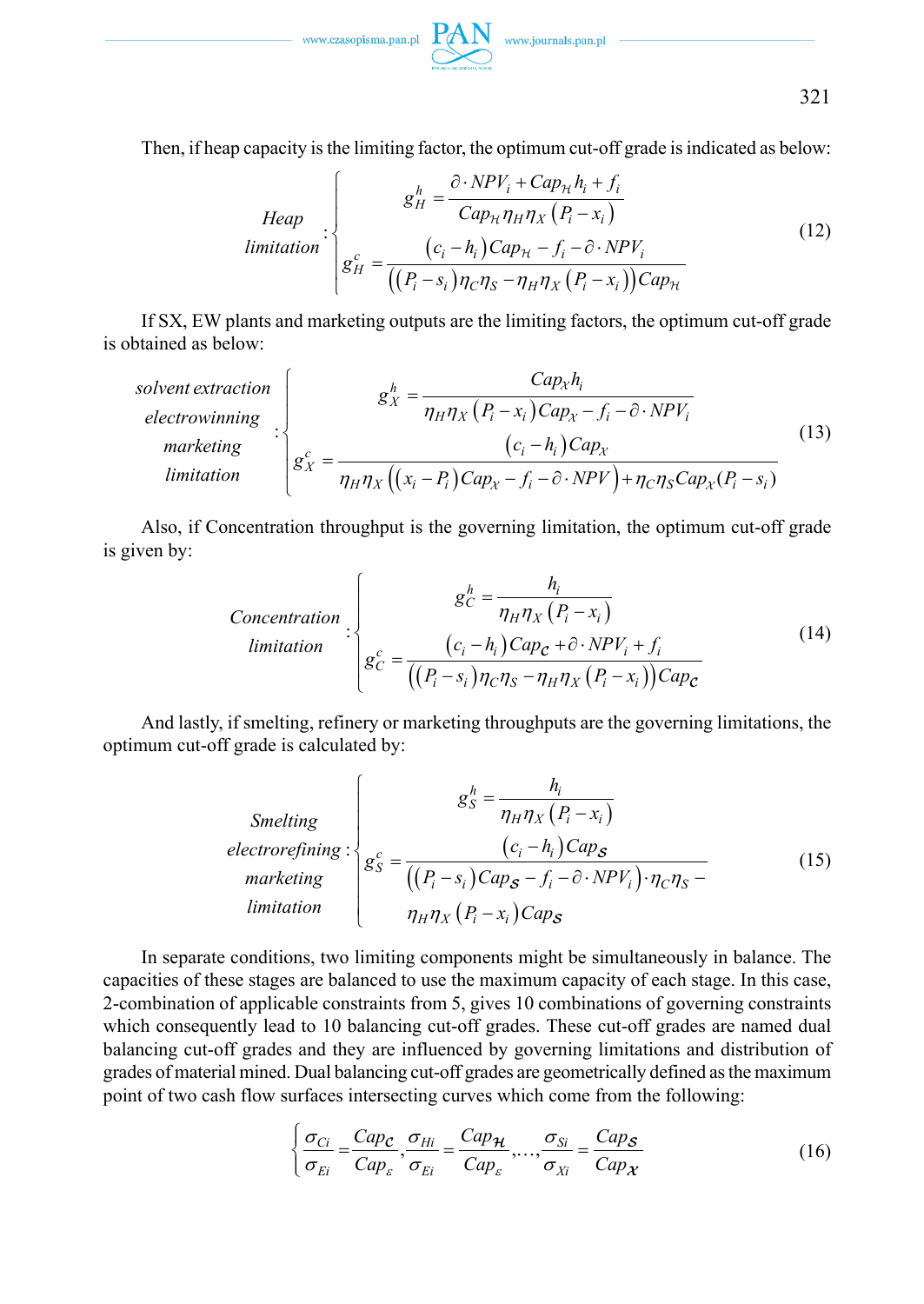

322

Considerably, three limiting components can be in balance. Hence, 3-combination of operating constraints from 5, gives 10 combinations of governing constraints and 10 cut-off grades can be calculated. 10 more balancing cut-off grades are called triple balancing cut-off grades that can be obtained by relation 17. Triple balancing cut-off grades geometrically happens on three cash flow surfaces intersecting points. In extreme cases, 4 or 5 components can be in balance position with together simultaneously. To be able to calculate cut-off grades with advance programming language needs to know the distribution of grades of the mined material and economical parameters.

$$
\begin{cases}\n\frac{\sigma_{Ci}}{Cap_{\mathcal{C}}} = \frac{\sigma_{Hi}}{Cap_{\mathcal{H}}} = \frac{\sigma_{Ei}}{Cap_{\mathcal{E}}}, \frac{\sigma_{Si}}{Cap_{\mathcal{S}}} = \frac{\sigma_{Ci}}{Cap_{\mathcal{C}}} = \frac{\sigma_{Ei}}{Cap_{\mathcal{C}}}, \dots, \frac{\sigma_{Si}}{Cap_{\mathcal{S}}} = \frac{\sigma_{Hi}}{Cap_{\mathcal{H}}} = \frac{\sigma_{Xi}}{Cap_{\mathcal{H}}}
$$
\n(17)

Fig. 2 schematically shows the cash flow surface in light of governing limitations. In the other hand, limiting cut-off grade and dual and triple balancing cut-off grades are specified. The cash flow surfaces can be modified based upon capacities, costs and commodity price. The *X* and *Y* axes can indicate the ore tonnages or ore grades.



Fig. 2. The cash flow surface in light of governing limitations and limiting (LG), dual balancing (DBG) and triplet (TBG) cut-off grades are specified

Optimum cut-off grades, which are calculated as limiting, duals balancing or triples balancing are geometrically located in maximum of the surface, passing through the minimum of all cash flow surfaces.

The obtained optimum cut-off grade is remarked as the first assumption and entered into the iteration algorithm in order to maximize *NPV*. Matlab programming is applied to calculate maximum *NPV* and optimum cut-off grades under different circumstances. This algorithm is implemented by Matlab language programming which is not only used for iterative steps of the approach, but also is developed to solve the system of nonlinear equations and Lagrange multipliers.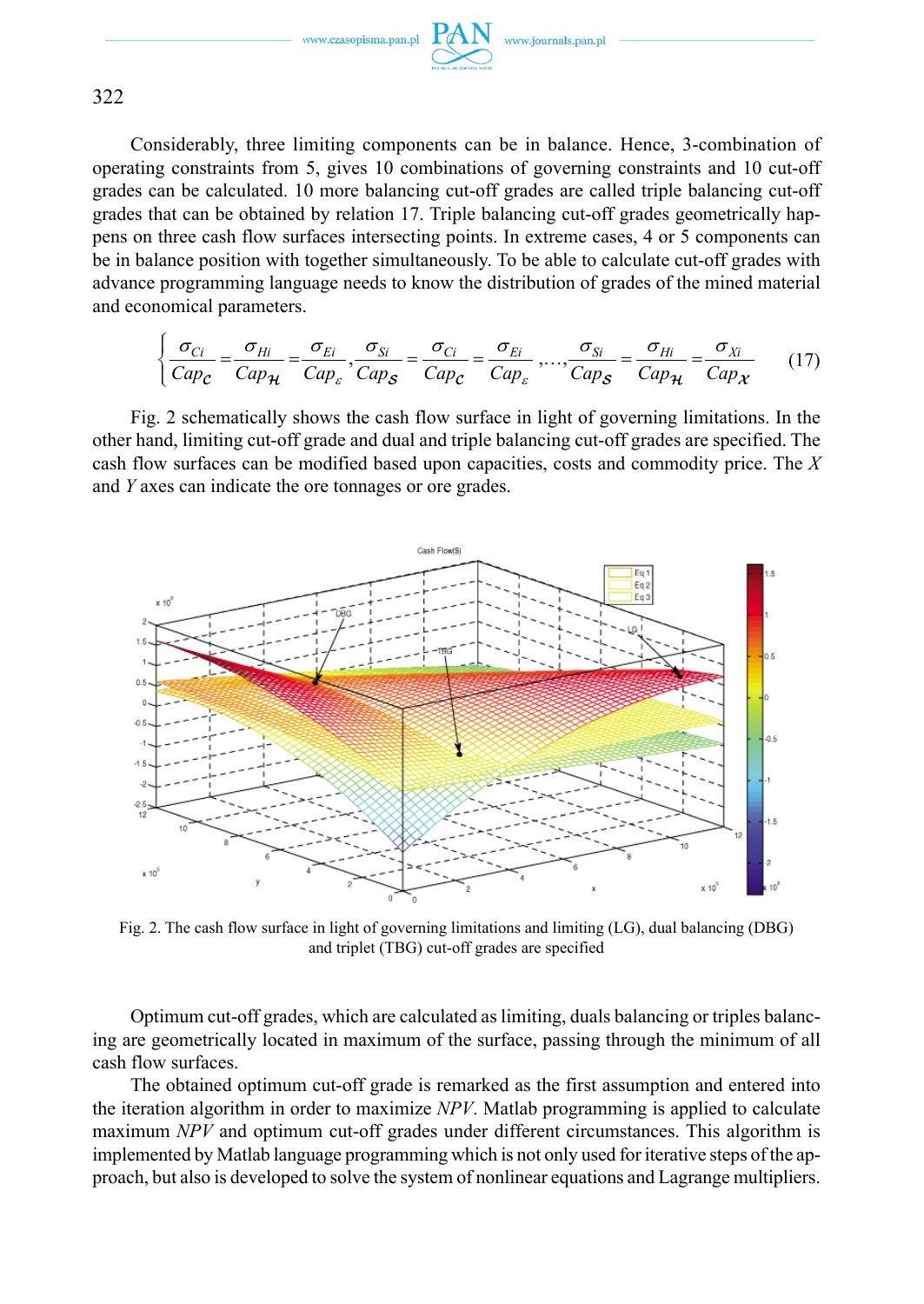# **4. Results and Discussions:**

A hypothetical mine with demonstrated grade-tonnage distribution (Table 2) is analyzed to scrutinize the approach. The Rayleigh distribution is used to model the hypothetical mine. The adjusted R-square value of the model is about 0.98 which indicate a good fit for this distribution. The copper mineralogy is predominantly Chalcocite (Cu<sub>2</sub>S) and Bornite (Cu<sub>3</sub>FeS<sub>4</sub>) with minor enargite  $(Cu_3AsS_4)$  and covellite (CuS). The pit outline contains 2.5 million tons of materials.

TABLE 2

TABLE 3

| Grade $(\% )$ | <b>Tonnage (Ton)</b> |
|---------------|----------------------|
| $0 - 0.1$     | 293,760              |
| $0.1 - 0.2$   | 689,920              |
| $0.2 - 0.3$   | 704,700              |
| $0.3 - 0.4$   | 473,290              |
| $0.4 - 0.5$   | 228,500              |
| $0.5 - 0.6$   | 82,070               |
| $0.6 - 0.7$   | 22,304               |
| $0.7 - 0.8$   | 4,630                |
| 0.8 < G       | 839                  |

Grade-tonnage distribution of the hypothetical mine

Other descriptive parameters of this mine are featured out in the following table (Table 3).

| Component           | Value | Unit               | <b>Component</b>    | Value | Unit             | Component           | Value | Unit          |
|---------------------|-------|--------------------|---------------------|-------|------------------|---------------------|-------|---------------|
|                     | 10    | $\%$               | e                   | 2.5   | $\frac{S}{T_m}$  | $\eta_H$            | 59    | $\%$          |
| $Cap_{\mathcal{C}}$ | 300   | $TT/\text{year}$   | n                   | 2.2   | $\sqrt{$T_{o}$}$ | $\eta_X$            | 95    | $\frac{0}{0}$ |
| $Cap_{\mathcal{H}}$ | 100   | $TT/\text{year}$   | $\eta_C$            | 85    | $\%$             | $Cap_{\mathcal{X}}$ |       | TT/year       |
| $Cap_{\mathcal{E}}$ | 500   | $TT/\text{year}$   | $\eta_S$            | 95    | $\frac{0}{0}$    |                     | 6.6   | $TS/T_p$      |
|                     | 100   | $T\$ /year         | $Cap_{\mathcal{S}}$ |       | $TT/\text{year}$ | $\mathcal{S}$       | 1.2   | $TS/T_p$      |
| х                   | 200   | $\sqrt{s}$ / $T_p$ | с                   |       | $\sqrt{$T_{o}$}$ |                     |       |               |

Economic parameters, operational capacities and plants recovery of case study

*T*\$: Thousand dollars, *TT*: Thousand ton, *Tp*: Ton of product, *To*: Ton of ore, *Tm*: Ton of material

The ore mineralogy demonstrates that this mine contains of primary and secondary copper sulfide minerals. So, the optimum cut-off grades of concentration and leaching (chemical or bacteria) methods are calculated by the objective function of *NPV* maximization.

Based on the information presented in this stage, the cash flow functions and their optimum amounts are calculated for the production years. As mentioned, these functions form surfaces throughout governing limitations (Fig. 3). The limiting cut-off grades (surfaces maximum), dual balancing cut-off grades (the maximum point of two cash flow surfaces intersecting curves) and the triples balancing cut-off grades (three cash flow surfaces intersecting points) of a hypothetical mine displayed in Fig. 3. Furthermore, these points are projected on the *X* and *Y* axes can illustrate concentration and leaching cut-off grades.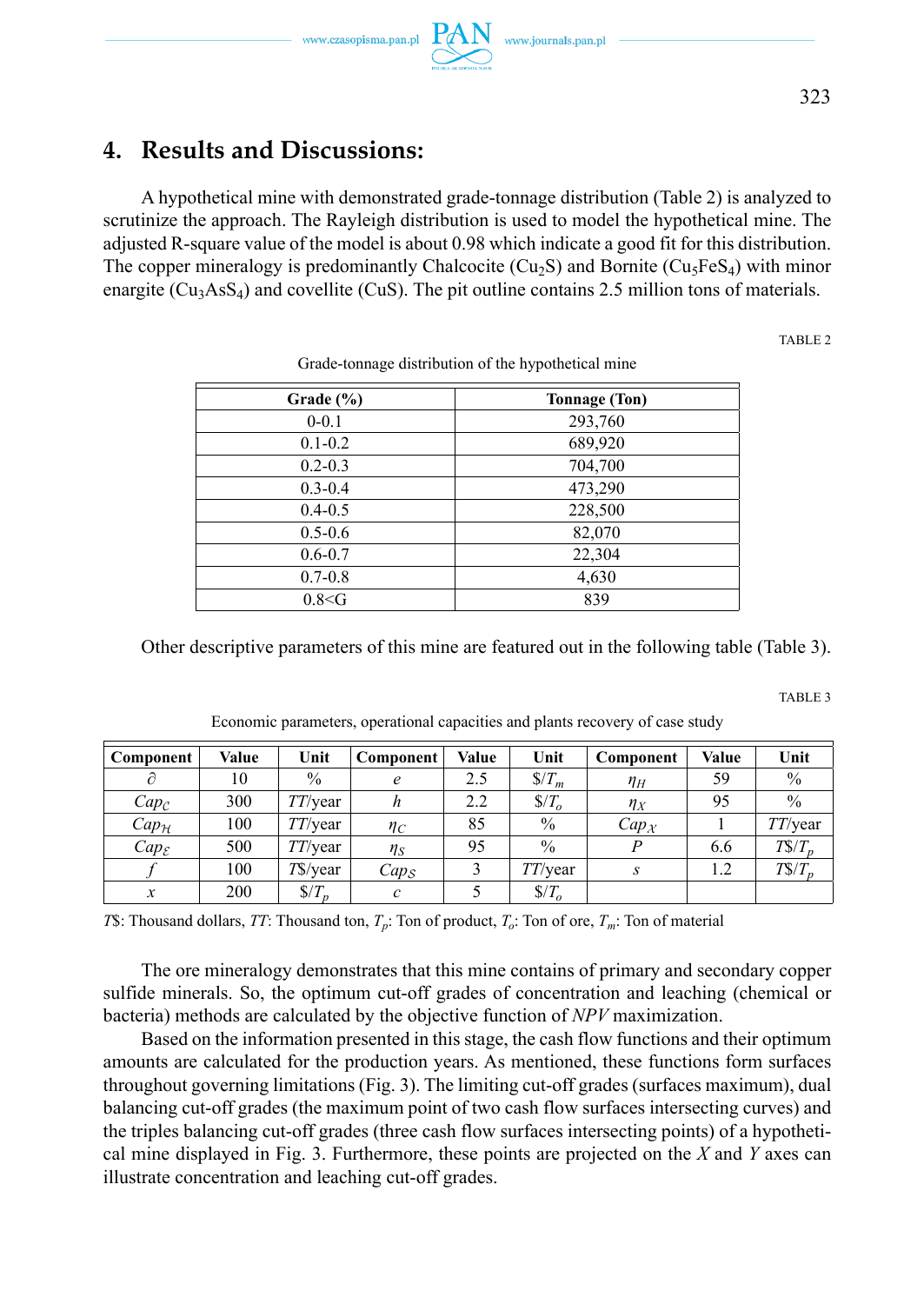

Fig. 3. The limiting, dual and triple balancing cut-off grades of the hypothetical mine

Moreover, Fig. 4 schematically features out the geometric location of optimum cut-off grade in the given example. As can be seen, this optimum cut-off grade is geometrically located in maximum of the surface, passing through the minimum of all cash flow surfaces. As observed, this grade is one of the triple and dual balancing cut-off grades and it has been calculated using Matlab programming.



Fig. 4. The geometric location of optimum cut-off grade

 The two mineral processing cut-off grades calculated and carried out by iterative operation and lagrangian multiplier optimization method. The *NPV* changes and annual cash flows calculated within different years are indicated in Table 4. Also as indicated in table 4, the leaching and concentration optimum cut-off grade are dropped to 0.1 and 0.18 percent respectively in year 6.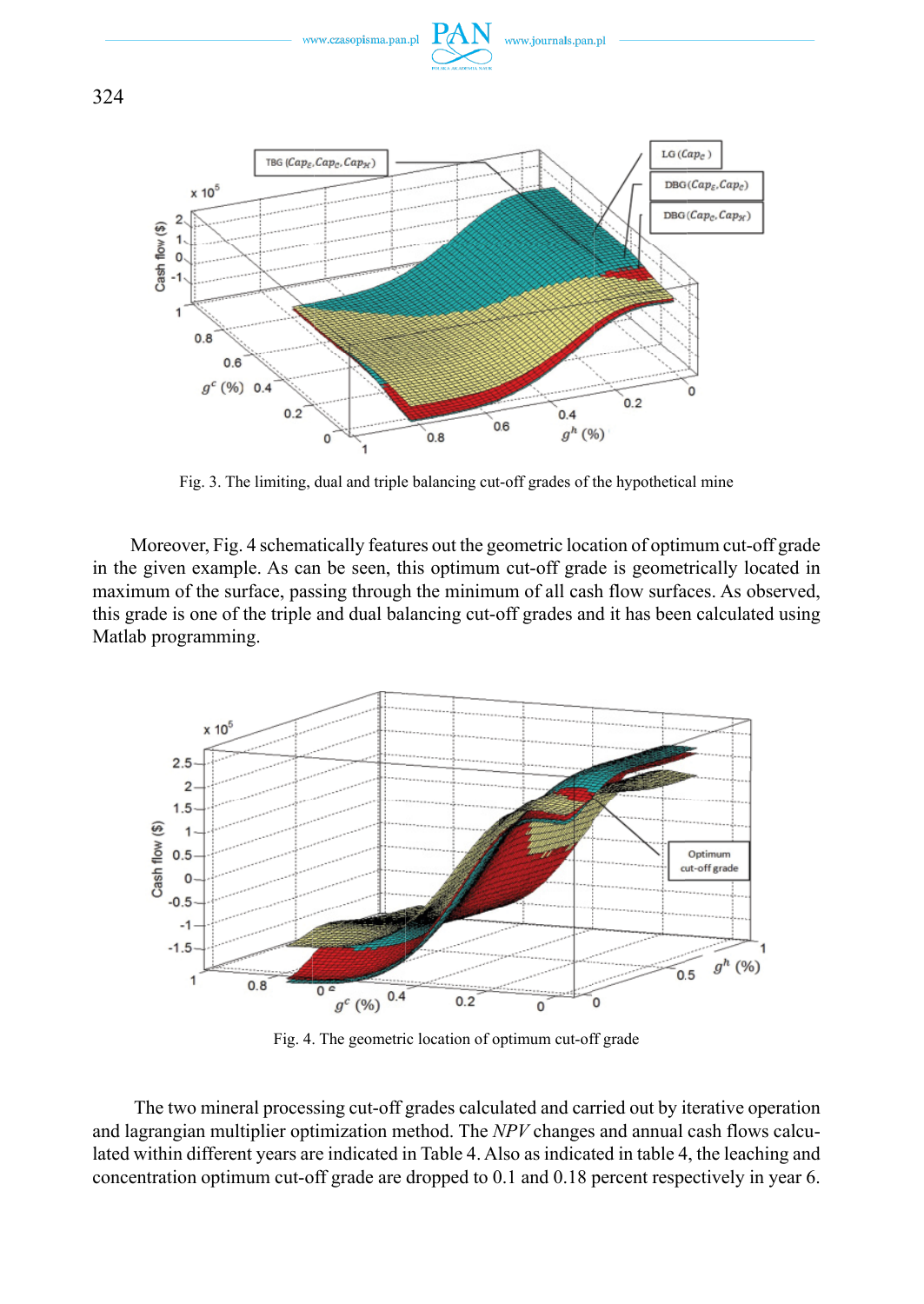

325

TABLE 4

| Year           | Total<br>material (T) | $g^h$<br>$\frac{9}{0}$ | $g^c$<br>$\frac{1}{2}$ | $\sigma_{E_i}(T_m)$ | $\sigma_{Si} (T_p)$ | $\sigma_{Xi}(T_p)$ | $\gamma_i(w,s)$<br>$(T_m)$ | Life<br>(vear) | Cash<br>Flows (\$) | Overall<br>$NPV$ (\$) |
|----------------|-----------------------|------------------------|------------------------|---------------------|---------------------|--------------------|----------------------------|----------------|--------------------|-----------------------|
|                | 2,500,000             | 0.13                   | 0.2                    | 500,000             | 798                 | 94                 | 100,000                    | 5.00           | 1,844,050          | 6.990.400             |
| 2              | 2,000,000             | 0.13                   | 0.2                    | 500,000             | 798                 | 94                 | 100,000                    | 4.00           | 1.844.050          | 5.845.480             |
|                | 1,500,000             | 0.13                   | 0.2                    | 500,000             | 798                 | 94                 | 100,000                    | 3.00           | 1.844.050          | 4,586,060             |
| $\overline{4}$ | 1,000,000             | 0.12                   | 0.19                   | 478,000             | 784                 | 88                 | 78.211                     | 2.09           | 1,782,600          | 3.221.170             |
| 5              | 522,000               | 0.11                   | 0.19                   | 465,000             | 775                 | 84                 | 65,237                     | 1.12           | 1,740,740          | 1,764,840             |
| 6              | 57,000                | 0.10                   | 0.18                   | 57,000              | 96                  | 10                 | 6,568                      | 0.13           | 211.98             | 25,106                |

Optimum cut-off grades policy of the hypothetical mine

As observed, the cut-off grades reduction policy can end into accessing the maximum *NPV* value. This decreasing policy is perceived in both leaching and concentration cut-off grades. Holistically, the optimum cut-off grades are one of the triple or dual balancing ones while mining, concentration or heap are the limiting factors.

The commodity price of final product changes the mines cut-off grades and their annual benefit. If it analyses copper price changes within the last 5 recent years, some volatility and inflation price will be observed. Fig. 5 reveals variations of concentration optimum cut-off grades versus copper price when the mining, concentrator, heap, SX and EW, Smelter and electrorefining capacities are the controlling constraints for the above example. As observed the concentration optimum cut-off grades are descending functions of copper price.



Fig 5. Variations of concentration optimum cut-off grades versus copper price under different circumstances, mining limitation  $($ —), concentrator limitation  $($ —), heap leaching limitation  $($ —), SX, EW and marketing (  $-$ ), Smelter, Electrorefining and marketing limitation  $($ 

As indicated in Fig. 5, the \$8500 price of copper leads to lower limiting cut-off grades. These low grades are required to take the technical precautions in concentrator plants. Also, Fig. 6 shows that the copper price changes have an essential effect on leaching and concentration optimum cut-off grades in case mining capacity is the applicable constraint.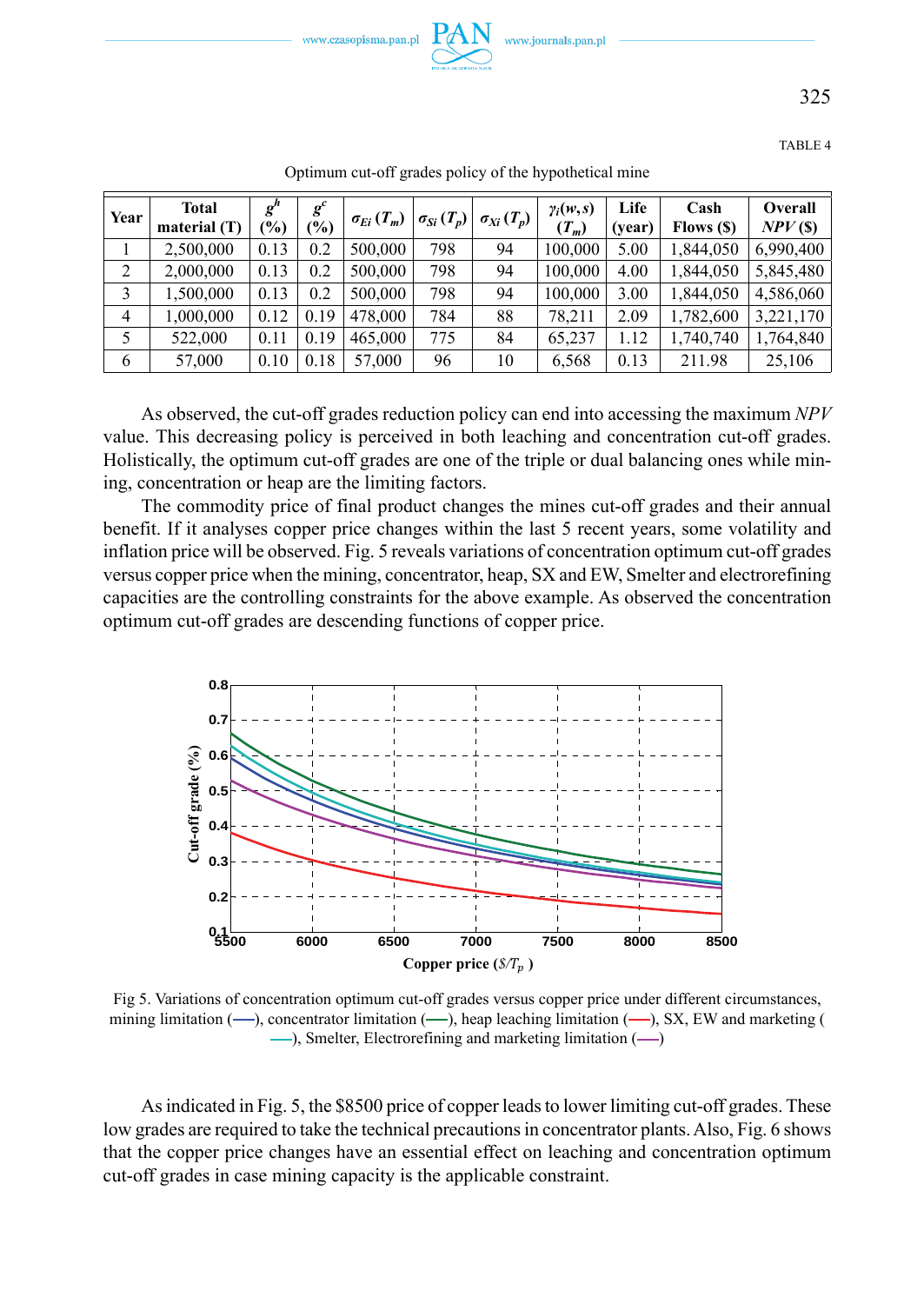

Fig. 6. The effect of copper price variations on optimum cut-off grades (mining capacity is the limiting factor), concentration cut-off grade  $(-)$ , Heap leaching cut-off grade  $(-)$ 

As a result, while the objective is to maximize the net present value, leaching and concentration optimum cut-off grades of the hypothetical mine should decrease as copper price rises. However the rate of leaching cut-off grades reduction is less than concentration cut-off grades. This relation is approximately seen in the other optimum cut-off grades when the other process capacities (concentrator, smelter and electrorefining, heap, SX and EW) are controlling factors.

### **5. Conclusions**

Several mineral processing methods are employed in copper mines. In this paper, an optimization technique used to obtain concentration and heap leaching optimum cut-off grades. The objective function is considered maximize net present value. It is observed that using heap leaching method in processing of low grades copper ores not only can effects on the net present value of the mines but also can decreases the complexity of wastes management and the adverse environmental impacts of mining projects. The overall net present value of the case study calculated \$6,990,400 and the leaching and concentration optimum cut-off grades obtained 0.1 and 0.18 percent respectively in year 6. The results indicate that the copper price changes have an essential effect on leaching and concentration optimum cut-off grades in case mining capacity is the applicable constraint. Leaching and concentration optimum cut-off grade of the case study decrease as copper price rises. However the rate of leaching cut-off grades reduction is less than concentration cut-off grades.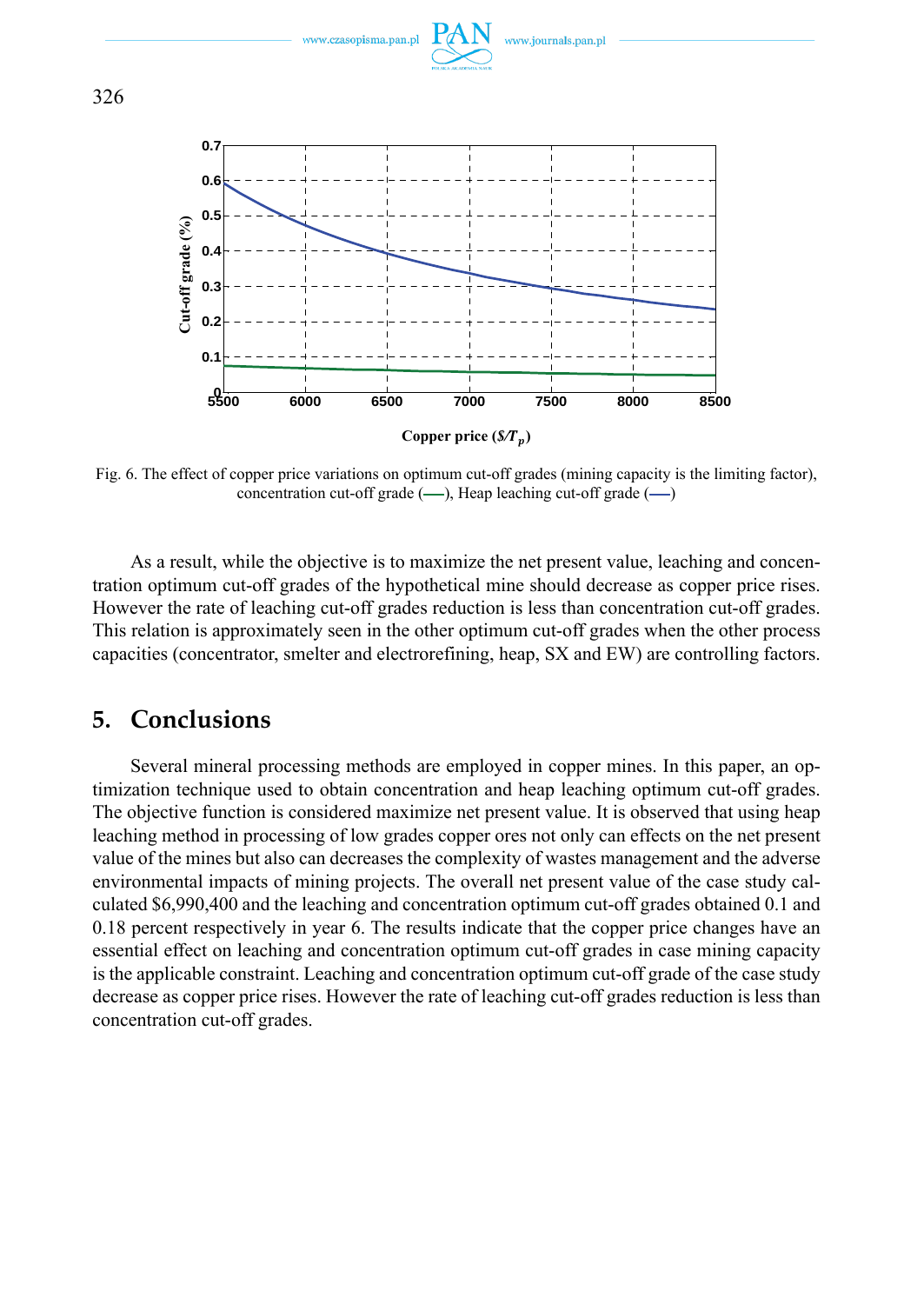

- Asad M., 2007. *Optimum cut-off grade policy for open pit mining operations through net present value algorithm considering metal price and cost escalation*. International Journal for Computer-Aided Engineering and Software, 18 June, Vol. 24, p. 723-736.
- Asad M., Topal E., 2011. *Net present value maximization model for optimum cut-off grade policy of open pit mining operations*. The Journal of The Southern African Institute of Mining and Metallurgy, November, Vol. 111, p. 741-750.
- Ataei M., Osanloo M., 2003. *Determination of optimum cutoff grades of multiple metal deposits by using the Golden Section search method*. The Journal of The South African Institute of Mining and Metallurgy, October, p. 493-500.
- Bartlett R.W., 1992. *Solution Mining: Leaching and Fluid Recovery of Materials*. Second ed. Amsterdam: Gordon & Breach Science Publisher.
- Bartlett R.W., 1997. *Metal Extraction from Ores by Heap Leaching*. Metallurgical and Materials Transactions B, August, Vol. 28, p. 529-545.
- Bascetin A., Nieto A., 2007. *Determination of optimal cut-off grade policy to optimize NPV using a new approach with optimization factor*. The Journal of The Southern African Institute of Mining and Metallurgy, Vol. 107, p. 87-94.
- Bouffard S., Dixon D., 2001. *Investigative study into the hydrodynamics of heap leaching processes*. [In:] Biomining. Berlin Heidelberg New York: Springer, p. 763-776.
- Brierley J., Brierley C., 2001. *Present and future commercial applications of biohydrometallurgy*. Hydrometallurgy, 7 March, 59(2-3), p. 233-239.
- Davenport W., King M., Schlesinger M., Biswas A., 2002. *Extractive metallurgy of copper*. Kidlington: Elsevier.
- Davey R., 1979. *C. Mineral Block evaluation criteria*. [In:] Open pit mine planing and design. Roiterdam: SME-AIME, p. 83-96.
- Dixon D., 2000. *Analysis of heat conservation during copper sulfide heap leaching*. [In:] Biomining. Berlin Heidelberg New York: Springer, p. 27-41.
- Dopson M., Baker-Austin C., Koppineedi P., Bond P., 2003. *Growth in sulfidic mineral environments: metal resistance mechanisms in acidophilic micro-organisms*. [In:] Biomining. Berlin Heidelberg New York: Springer, p. 1959-1970.
- Dreisinger D., 2006. *Copper leaching from primary sulfides: Options for biological and chemical extraction of copper*. Hydrometallurgy, 2 May, p. 10-20.
- Habashi F., 1999. *A Textbook of Hydrometallurgy*. 2nd edition ed. Quebec(Sainte Foy): Metallurgie Extractive.
- He Y. et al., 2009. *Theory and method of genetic-neural optimizing cut-off grade and grade of crude ore*. Expert Systems with Applications, p. 7617-7623.
- Johnson P., Evatt G., Duck P., Howell S., 2011. *The Determination of a Dynamic Cut-Off grade for the Mining Industry*, Manchester, M13 9PL,: Springer.
- Khodayari A. & Jafarnejad A., 2012. *Cut-off Grade Optimization for Maximizing the Output Rate*. Int. J. Min. & Geo.- -Eng. (IJMGE), 46(1), p. 51-56.
- Lane K., 1964. *Choosing the optimum cut-off grades*. Colorado School Mines: Q 59:485-492.
- Lane K., 1988. *The Economic Definition of Ore-Cut-Off Grades in Theory and practice*. Mining Journal Books Limited.
- Osanloo M., Ataei M., 2003. *Using equivalent grade factors to find the optimum cut-off grades of multiple metal deposits*. Minerals Engineering, Vol. 16, p. 771-776.
- Osanloo M., Rashidinejad F., Rezai B., 2008. *Incorporating environmental issues into optimum cut-off grades modeling at porphyry copper deposits*. Resources Policy, 6 June, p. 222-229.
- Padilla G.A., Cisternas L.A., Cueto J.Y., 2008. *On the optimization of heap leaching*. Minerals Engineering, p. 673-678.
- Rahimi E., Oraee K., Shafahi Tonkaboni Z, Ghasemzadeh H., 2014. *Considering environmental costs of copper production in cut-off grades optimization*. Arab. J. Geosci., In press, Doi: 10.1007/s12517-014-1646-x.
- Rashidinejad F., Osanloo M., Rezai B., 2008a. *An environmental oriented model for optimum cut off grades in open pit mining projects to minimize acid mine drainage*. Int. J. Environ. Sci. Tech., Vol. 5, p. 183-194.
- Rashidinejad F., Osanloo M., Rezai B., 2008b. *Cutoff Grades Optimization with Environmental Management; a Case Study:Sungun Copper Project*. Iust. International Journal of Engineering Science, Vol. 19, p. 1-13.